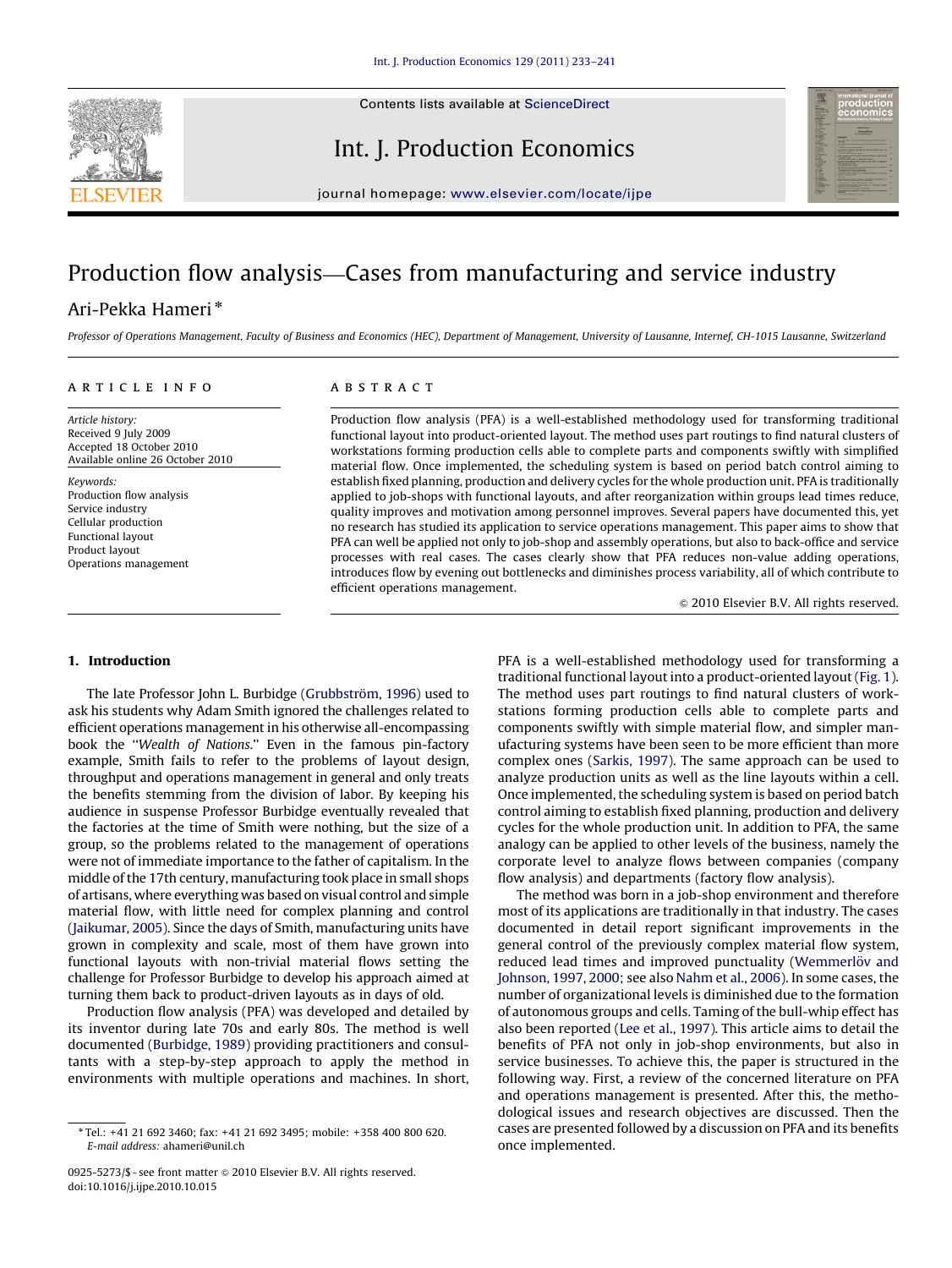<span id="page-1-0"></span>

Fig. 1. Transforming traditional functional or process-based layout into a product layout simplifies material flows resulting in shorter lead times and less work-in-process.

#### 2. Literature review

The first part of the literature review casts light on Professor Burbidge's early work and how he set out to develop PFA. Then the review broadens to include studies on group technology and cellular manufacturing, with a short review of different group formation methods. Studies related to the use of cellular production in industries other than manufacturing are then reviewed, including those on the use of product layouts in health care and service industries.

Following the increased introduction of Economic Order Quantity (EOQ) in various industries, [Burbidge \(1961\)](#page--1-0) demonstrated that traditional stock control procedures based on EOQ logic would tend to amplify variations as demand passed along the value chain. Burbidge's ''law of industrial dynamics'', which is in line with the work of [Forrester \(1961\),](#page--1-0) states that ''If demand for products is transmitted along a series of inventories using stock control ordering, then the demand variation will increase with each transfer'' [\(Burbidge, 1961\)](#page--1-0). This profound insight shed light on the practical implementations and research to come. The simplification of production and supply flows was the essential starting point to improve efficiencies in value creation processes. In his main work [\(Burbidge, 1989, 1992, 1993\)](#page--1-0), the culmination is in period batch control (PBC), where groups finishing specific parts, act according to fixed production cycles similar to just-in-time production control based on demand pull. Since Forrester and Burbidge's work, industrial dynamics has become a significant research subject in its own right (for an overview, see [Geary et al.,](#page--1-0) [2006\)](#page--1-0).

Burbidge's stance towards theoretical lot-sizing and batching based on the EOQ theorem formulated by Harris in Chigago in 1915, has often been quoted, and should be reprinted here ''The EOQ theory is pseudo-scientific nonsense'' [\(Burbidge, 1989, p. 166\)](#page--1-0). The theorem with its reality repelling assumptions has led to longer lead times and stock building, while creating an illusion that there is an economic trick by which companies can overcome the disadvantages of long set-ups and operating lead-times (see also [Hopp and](#page--1-0) [Spearman, 1996](#page--1-0)). Despite this, EOQ theorem is very much alive and is still the motivational force behind hundreds of academic articles per year reporting various refinements to this fundamentally flawed model. Being fully aware of the insightfulness of economic models, this line of work seldom relates to reality, which has and always will be the true focus of the PFA.

PFA is linked with Group Technology (GT), which, in turn, is often wrongly understood as a method of forming production groups based on the geometry of the parts that are to be produced. This is a one-sided view and only reflects one aspect of the production facility analysis. GT is an engineering and manufacturing philosophy, which identifies not only the sameness of parts, but also equipment and processes that are used to make them (Burbidge, 1979; Groove, 1980; Wemmerlöv and Hyer, 1989; [dos Santos and de Araujo, 2003](#page--1-0)). It deals with the identification of similar parts from a manufacturing point of view and groups them for the purpose of manufacturing and design. Machines are grouped according to the routing required for a family of parts rather than by their functions ([Burbidge, 1989](#page--1-0)). PFA results in a cellular layout with independent production cells, which often form the unit for capacity planning and production allocation. Different cells together operate according to a rhythm, which usually in job-shop cases feeds the parts for final assembly or downstream supply chain. On a more theoretical note [\(Hyer and](#page--1-0) [Brown, 1999\)](#page--1-0), the resulting cell incorporates the work tasks and those that perform them through time, space and information, of which information is the most significant determinant for effectiveness.

Although GT can be regarded as a means of improving productivity, its successful implementation requires special consideration to a wide variety of features within a particular production environment [\(Bauer et al., 1991\)](#page--1-0). In addition, it is difficult to create practicable groupings, particularly for job shops of high product varieties and low volumes. [Hendry \(1998\)](#page--1-0) takes this argument even further by stating that a process-oriented layout may still be the best option in some job-shops. This could be supported by the fact that the majority of the job shops in practice have process-oriented layouts, as opposed to the cellular-oriented or continuous flow layouts [\(Wisner and Siferd, 1995](#page--1-0)). Managing product variety is closely linked to lot sizing and especially set-up issues as fast set-up enables cost-effective changeover. [Kekre and Srinivasan \(1990\)](#page--1-0) show with empirical data that large product variety may lead to greater market share and for this reason the inventories or immediate costs will not necessarily rise, thus creating prospects for higher profitability. They suggest that the explanation for this is the increasing use of advanced manufacturing techniques, such as group technology, flexible manufacturing, setup-time reduction and just-in-time practices ([Burbidge, 1994a, 1994b\)](#page--1-0).

Different models and algorithms have also been introduced to complement and improve the PFA approach. Finding clusters between machines and parts needing machining has been widely studied within the PFA framework resulting in numerous algorithms and techniques. [Zolfaghari and Liang \(2004\)](#page--1-0) present a comprehensive genetic algorithm to solve the machine cell-part family formation issue considering processing time, lot size, machine capacity, and machine duplication. They apply the algorithm to randomly selected machine-part matrixes with satisfactory results. As the machine-part matching into production cells is a well-defined issue, many researchers have proposed several different clustering methods to perform it efficiently (see e.g. [Yang et al., 2006; Angra et al., 2008; Defersha and Chen, 2006\)](#page--1-0). For a comprehensive analysis of different approaches with a real world application, see also [Kumar and Motwani \(1998\).](#page--1-0) This large body of clustering literature is sadly missing the true challenge of dealing with the exceptions, i.e. parts that do not fit into any group of machines that would satisfy the majority of the parts. The clustering itself is not difficult, but treating the exceptions is the real challenge and requires technical and managerial experience from the concerned industry. Following the PFA approach ([Burbidge, 1989](#page--1-0)), the traditional options to treat these exceptional parts are to change the product design and/or machining procedures, or to buy the part from a supplier, yet very seldom are new